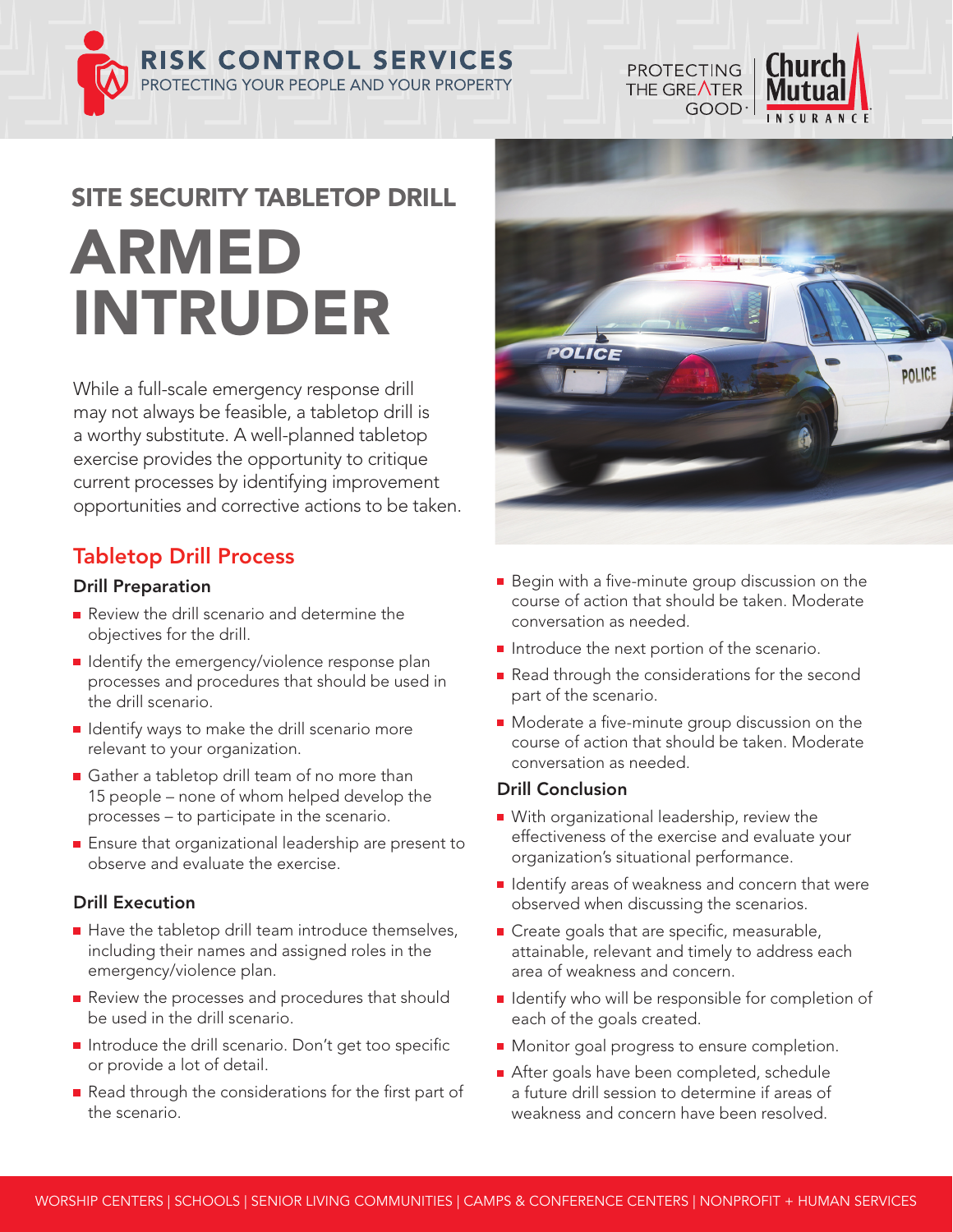# Tabletop Drill | Armed Intruder

| Organization:              |  |
|----------------------------|--|
| Date:                      |  |
| Location:                  |  |
| <b>Drill Coordinator:</b>  |  |
| <b>Total Participants:</b> |  |

# Sample Scenario 1 | Part 1

Choose a time and day of the week when your facility is fully occupied.

| Time: | a.m./p.m. | Day: |
|-------|-----------|------|
|       |           |      |

An armed intruder has come in through your main entrance. Upon entering the building, they immediately begin to fire shots.

### At this point, what is your plan of action as an organization?

#### Considerations for discussion:

- How would you alert other building occupants of the shooter?
- How would you lockdown the various areas of your facility?
- How would you inform law enforcement of the shooter?
- How would you evacuate areas that are not immediately under threat?
- How do you know if it is safer to lockdown or evacuate?

#### Discussion Notes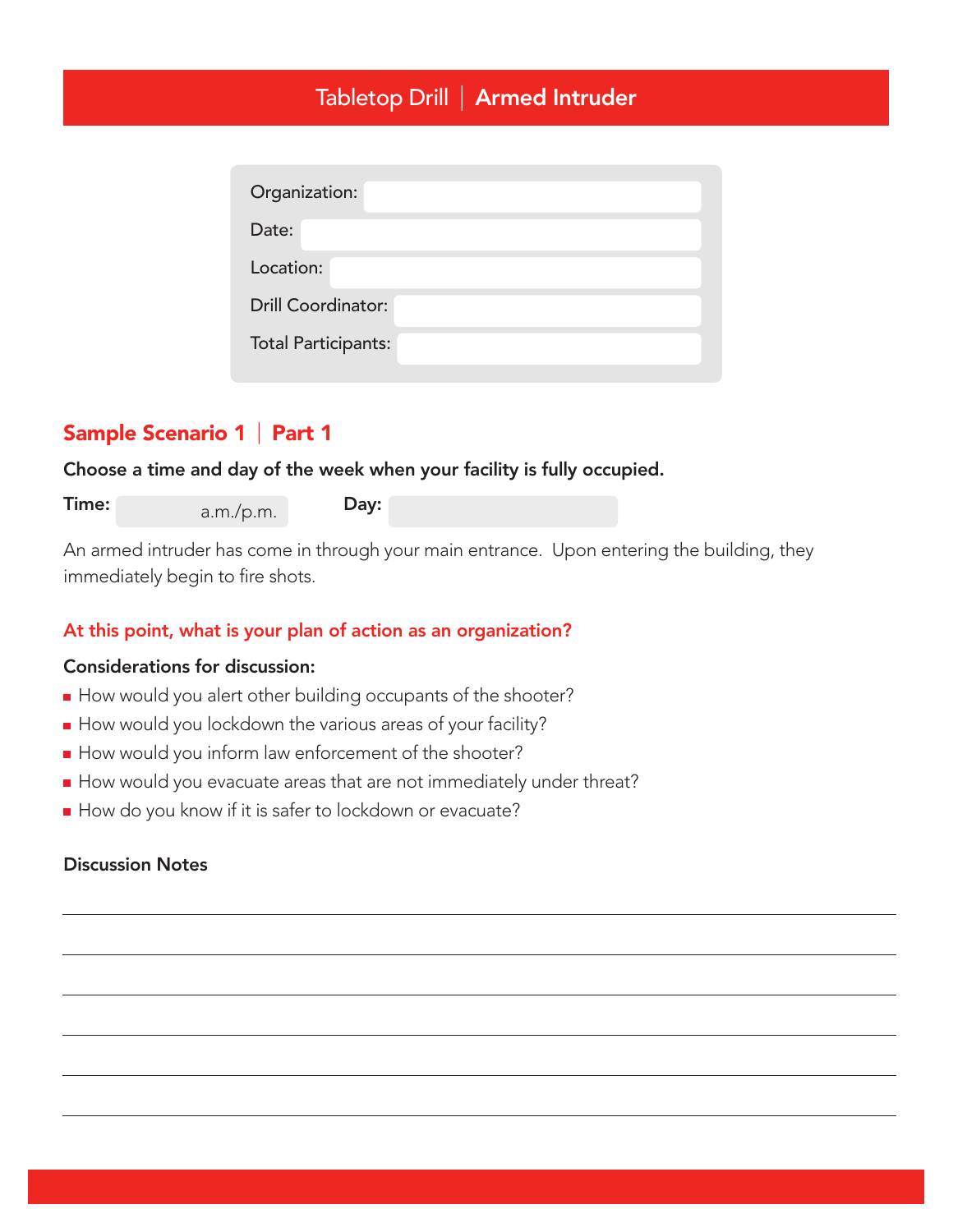# Sample Scenario 1 | Part 2

## 3 minutes later

Time: a.m./p.m.

Law enforcement has been notified and is on its way, but the immobile and elderly are still being evacuated. The shooter is making progress at entering through your barricade.

## Understanding that the shooter could enter at any moment, what is your plan of action?

## Considerations for discussion:

- How are children, persons with disabilities and others in need of assistance accounted for in this situation?
- How could the shooter be countered if they enter the room?
- How are members informed of the safe rally point?
- What actions can be taken to improve the occupants' situation?

## Discussion Notes